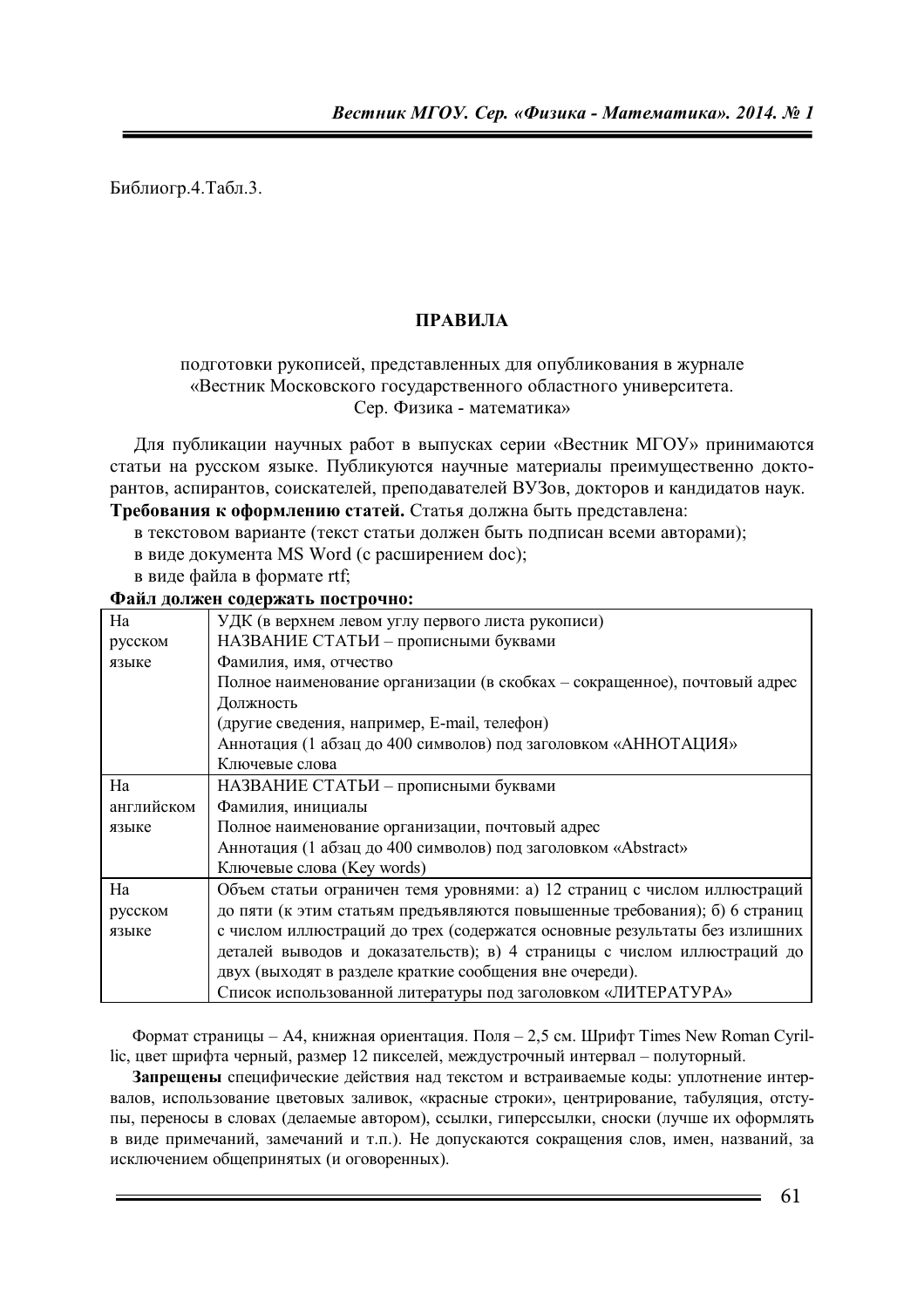Формулы нумеруются (справа) только те, на которые в тексте имеются ссылки.

Рисунки и таблицы допускаются в том случае, если описать процесс в текстовой форме невозможно. В этом случае каждый из объектов не должен превышать указанные размеры страницы, а шрифт в нем – 12 пикселей. Возможно использование только вертикальных таблиц и рисунков. Запрещены цветовые заливки, применение «фонов».

Рисунки, схемы, графики выполняются на отдельных листах в формате, обеспечивающем ясность передачи деталей. Места расположения иллюстраций в тексте должны быть указаны простым карандашом на полях. На обороте иллюстрации должны быть написаны фамилия автора и название статьи. Текст к иллюстрациям, а также таблицы следует поместить на отдельных страницах. Все рисунки, схемы, графики, таблицы должны иметь названия.

Все формулы должны быть созданы с использованием компонента Microsoft Equation, (MathType 4.0). Размер шрифта также 12 пикселей. Формула создается однократным запуском компонента Microsoft Equation (MathType 4.0). Запрещается создавать составные формулы! Небольшие строчные фрагменты типа  $\Delta U_{ij}$  или  $C^{(m)} = (c_{1m}, c_{1m}, ...)$ <sup>Т</sup> следует набирать обычным способом в латинице, используя средства панели инструментов: изменение шрифта на курсив, написание верхних и нижних индексов, а также вставку символов. При этом следует обратить внимание на написание цифр, скобок, операторов и наименований функций ( $\Delta$ , sin, cos,...) прямым шрифтом. Хорошее представление об оформлении математических текстов дает чтение научных журналов Российской академии наук физико-математического направления, классических учебников по физике и математике для высших учебных заведений.

Абзацы должны быть отделены друг от друга пустой строкой (дополнительным «Enter»).

Список литературы должен содержать библиографические сведения о всех публикациях, упоминаемых в статье, и не должен содержать указаний на работы, на которые в тексте нет ссылок. Располагать публикации в списке следует по алфавиту, вначале следует приводить отечественные публикации, затем – иностранные. Список литературы приводится на отдельном листе с обязательным указанием следующих данных: для книг (монография, сборник и т.д.) – фамилия (после фамилии ставится запятая), инициалы автора, название книги, место издания (город), издательство, год издания; для журнальных статей – фамилия и инициалы автора, название статьи, название журнала, год издания, том, номер, выпуск, страницы (первая и последняя). Обращаем Ваше внимание! С 01.07.2004 введен новый стандарт ГОСТ 7.1-2003 «Библиографическая запись. Библиографическое описание. Общие требования и правила составления». Наиболее распространенные примеры:

- 1. Иванов, И.И. Название книги / И.И. Иванов. М.: Наука, 2009. 205 с.
- 2. Иванов, И.И. Название книги / И.И. Иванов, П.М. Петров, К.Л. Данилов. М.: Наука,  $2009. - 205$  c.
- 3. Иванов, И.И. Название книги / И.И. Иванов [и др. (если 4 автора и более)]. М.: Наука,  $2009. - 205$  c.
- 4. Название книги / И.И. Иванов [и др.], под ред. И.И. Иванова. М.: Наука, 2009. 205 с.
- 5. Иванов, И.И. Название статьи / И.И. Иванов, П.М. Петров, К.Л. Данилов // Название сборника. - М.: Механика, 2009. – С.51-59.
- 6. Иванов, И.И. Название статьи / И.И. Иванов, П.М. Петров, К.Л. Данилов // Название журнала. – 2009. - №2. - С.51-59.

Ссылки на неопубликованные работы не допускаются.

Редакционная коллегия оставляет за собой право на редактирование статей, хотя с точки зрения научного содержания авторский вариант сохраняется. Статьи, не соответствующие указанным требованиям, решением редакционной коллегии серии не публикуются и не возвращаются (почтовой пересылкой).

В случае принятия статьи, условия опубликования оговариваются с ответственным редактоpom.

62